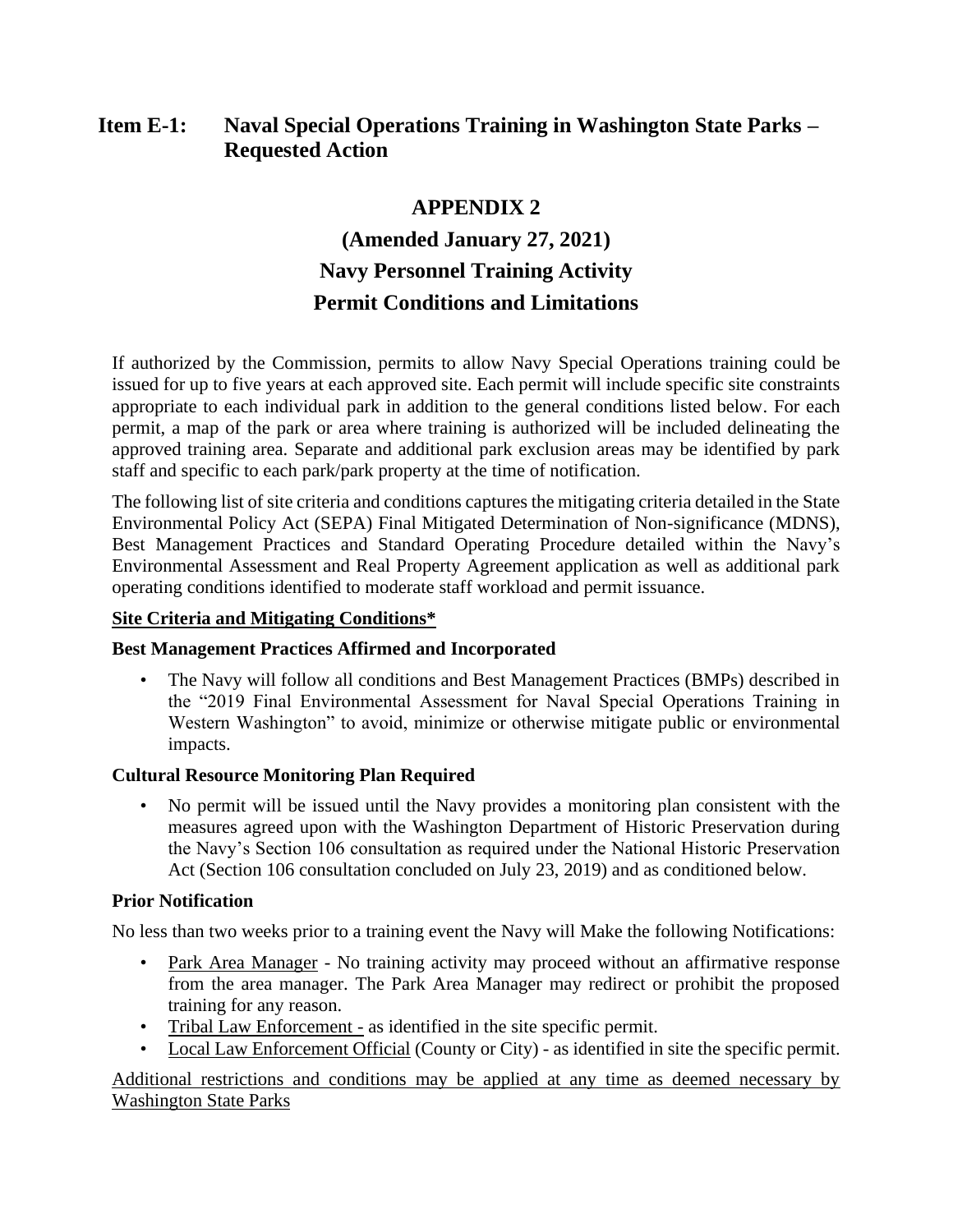#### **Recreation and Visitor Protection Measures**

- Surveillance of members of the public is prohibited.
- Approved training areas will be, at minimum, 500 feet from camp areas and overnight accommodations except as conditioned in this section. This distance has been determined by park staff to be the minimum distance appropriate to avoid interaction with the public. To address public concern/comfort, most exclusion areas will be increased from the minimum of 500 feet to 1,000 feet to provide an additional buffer and typical training areas will be at least 1,000 feet from campground areas and other overnight accommodations. Exceptions to this extended buffer would occur only when permitting staff determine that geological features or site characteristics exist that would provide equal adequate separation from the public.
- No trainings may occur if there is an existing public presence in or approaching the training area or, if the public enters the training area, training will either cease, be suspended, or be redirected to a different approved training area.
- Replica weapons may be carried to simulate the bulk and weight of the gear that would be carried by personnel during an actual mission. Use or carrying of weapons capable of launching or firing projectiles of any sort for training or otherwise is prohibited.
- Boat launches may be used for launch and recovery trainings only and are otherwise exempted from exclusion areas.
- Vehicle and pedestrian ingress and egress access for support staff and staging may be exempted from certain exclusion areas. Vehicles will remain on park roadways or designated parking areas at all times.
- The public will not be excluded by the Navy from any area that is otherwise open to public access. Observers and safety personnel may intervene in the event of imminent detection of a trainee by a non-participant during training. Such intervention will be limited to informing the non-participant of the activity or to prevent injury. Safety personnel will be stationed at logical points of entry to the training area as required by the Park Area Manager (such as trail heads and intersections).
- For in-water activities, the Coast Guard Navigation Rules and Regulations Handbook will apply. Vessels underway may be redirected from transiting the training area or temporarily stopped only as necessary for the safety of personnel in the water.
- No vessel operated by a member of the public shall be excluded or evicted from any park during a training exercise.

## **For the Protection of Listed Plants and Species of Conservation Concern**

- The Navy will follow the most up-to-date Best Management Practices (BMPs) to avoid, minimize or otherwise mitigate impacts to plants. BMPs are resources-management decisions based on the latest professional and technical standards for the protection, enhancement, and rehabilitation of natural resources. BMPs include schedules of activities, prohibitions of practices, maintenance procedures, treatment requirements, operating procedures, control practices, and other management practices to prevent impacts to natural resources.
- State Parks will verify the presence species of conservation concern and trainees are restricted to developed trails in areas where sensitive species are presents.
- Trainees are prohibited from steep slopes and feeder bluffs.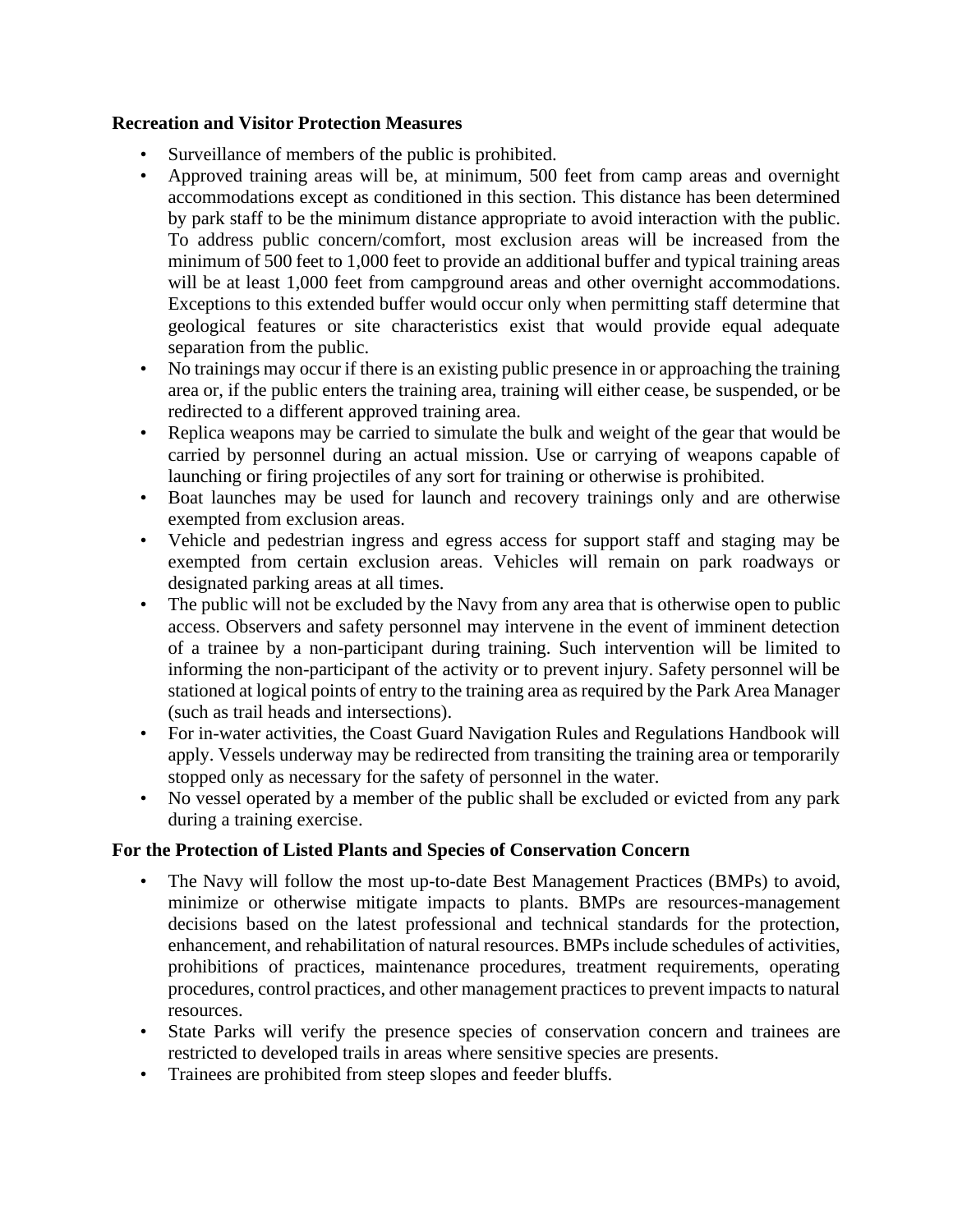- Trainees are prohibited from using restoration sites or any restored areas off limits to the public.
- All Natural Area Preserves (Washington State Parks land classification) will be excluded from use areas.
- All climbing activities must stick to established trail routes and all "gardening" (removal or alteration of vegetation) is prohibited including mosses and lichens.
- Trainees are prohibited from disturbing eelgrass (Zostera marina) beds.
- No boats will be landed within shores designated within the Natural Areas classification.

## **For the Protection of Wildlife**

- The Navy will follow all conditions and Best Management Practices (BMPs) described in the "2019 Final Environmental Assessment for Naval Special Operations Training in Western Washington" as adapted and incorporated below:
	- 1. Training activities shall be conducted in such a way as to ensure marine animals are not harassed or harmed by human-caused events.
	- 2. Marine mammal observers are on board ship during range activities. All training personnel shall be trained in marine mammal recognition. Marine mammal observer training is normally conducted by qualified organizations such as NOAA/National Marine Mammal Lab (NMML) on an as needed basis.
	- 3. Vessels involved in trainings will use safety lookouts during all hours of training activities. Lookout duties include looking for any and all objects in the water, including marine mammals. These lookouts are not necessarily looking only for marine mammals. They have other duties while aboard. All sightings are reported to the Range Officer in charge of overseeing the activity.
	- 4. Visual surveillance shall be accomplished just prior to all in-water exercises. This surveillance shall ensure that no marine mammals or turtles are visible within the boundaries of the training area. Surveillance shall include, as a minimum, monitoring from all participating surface craft and, where available, adjacent shore sites. If whales are observed, the Navy will report the observation to the Ocean Wise Research Whale Alert System.
	- 5. The Navy shall postpone activities until cetaceans (whales, dolphins, and porpoises) leave the project area. When cetaceans have been sighted in an area, all training participants will increase vigilance and take reasonable and practicable actions to avoid collisions and activities that may result in close interaction of naval assets and marine mammals. Actions may include changing speed and/or direction and are dictated by environmental and other conditions (e.g. safety, weather)
- For upland activities, State Parks will verify the presence of species of conservation concern and Navy trainees are restricted to developed trails in areas where sensitive species are present.
- The Navy is prohibited from conducting trainings during nesting windows for listed species in parks where those species exist.
- During training activities, Naval personnel shall not harass, harm, pursue, hunt, shoot, wound, kill, trap, capture, or collect, or to attempt to engage in any such conduct any federally or state listed species.
- The Navy will avoid areas within 330 feet of nest sites for identified raptor species during breeding seasons.
- No boats will be landed within shores designated within the Natural Areas classification.